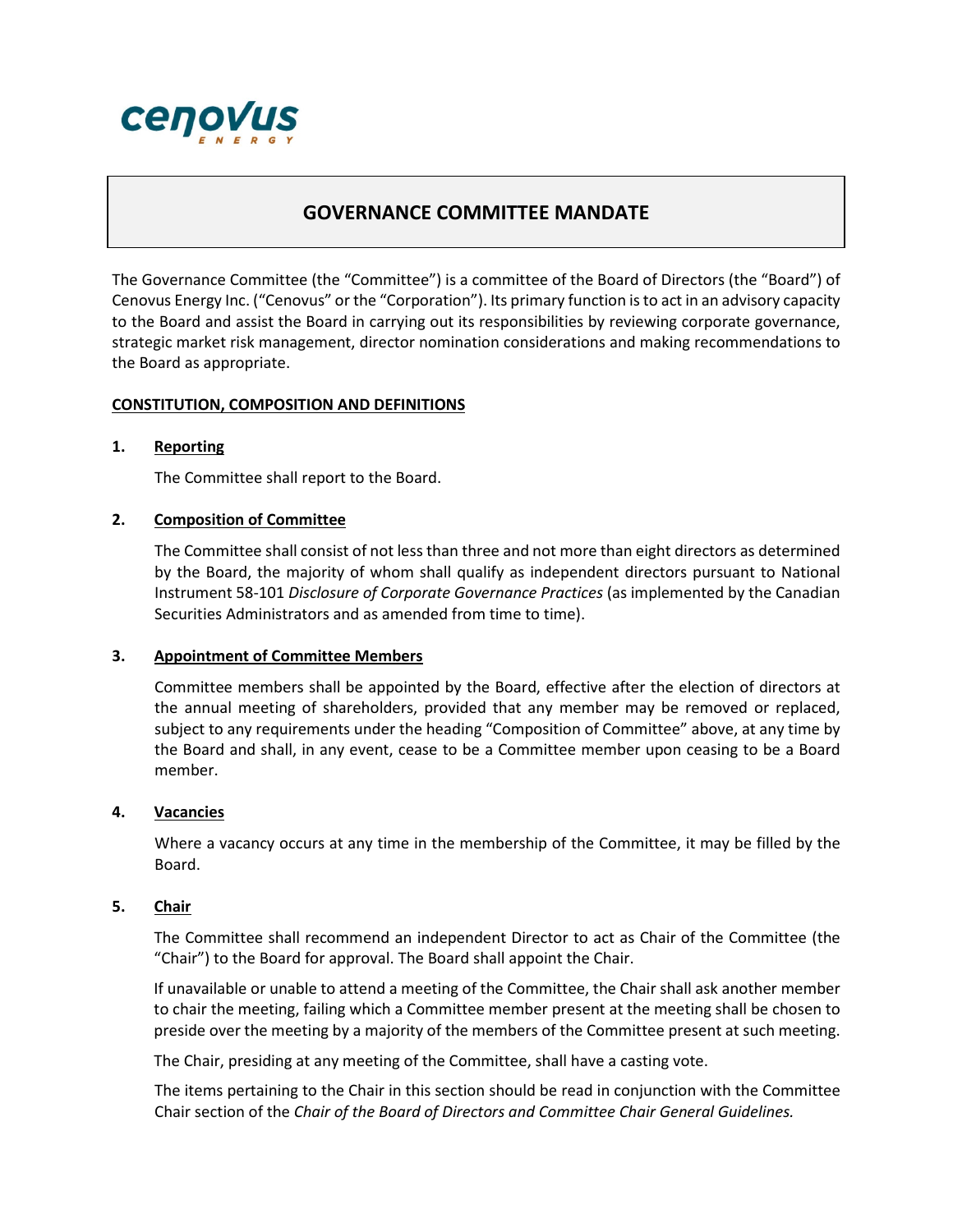# **6. Secretary**

The Committee shall appoint a Secretary who need not be a Committee member or a Director of Cenovus. The Secretary shall keep minutes of the meetings of the Committee.

# **7. Committee Meetings**

The Committee shall meet at least semi-annually. The Chair may call additional meetings as required. In addition, a meeting may be called by the non-executive Board Chair, the President & Chief Executive Officer, or any Committee member.

Committee meetings may, by agreement of the Chair, be held in person, by video conference, by means of telephone, by other electronic or communication facility or by a combination of any of the foregoing.

At every Committee meeting: a) the independent Committee members shall meet; and b) the Committee shall meet without the presence of management.

# **8. Notice of Meeting**

Notice of the time and place of each meeting may be given orally, or in writing, or by facsimile, or by electronic means to each Committee member at least 24 hours prior to the time fixed for such meeting.

A member may in any manner waive notice of the meeting. Attendance of a member at a meeting shall constitute waiver of notice of the meeting except where a member attends a meeting for the express purpose of objecting to the transaction of any business on the grounds that the meeting was not lawfully called.

# **9. Quorum**

A majority of Committee members, present in accordance with section 7,shall constitute a quorum. In addition, if an *ex officio*, non-voting member's presence is required to attain a quorum of the Committee, then the said member shall be allowed to cast a vote at the meeting.

# **10. Attendance at Meetings**

The President & Chief Executive Officer is expected to be available to attend meetings or portions thereof. Certain members of management may also be expected to be available to attend meetings, or portions thereof, as required.

The Committee may, by specific invitation, have other resource persons in attendance.

The Committee shall have the right to determine who shall and who shall not be present at any time during a meeting of the Committee.

Directors who are not members of the Committee may attend Committee meetings, on an *ad hoc* basis, upon prior consultation and approval by the Chair or by a majority of the members of the Committee.

# **11. Minutes**

Minutes of Committee meetings shall be sent to all Committee members. The Committee shall report its activities to the full Board at the next regularly scheduled Board meeting or more frequently as determined appropriate by the Chair.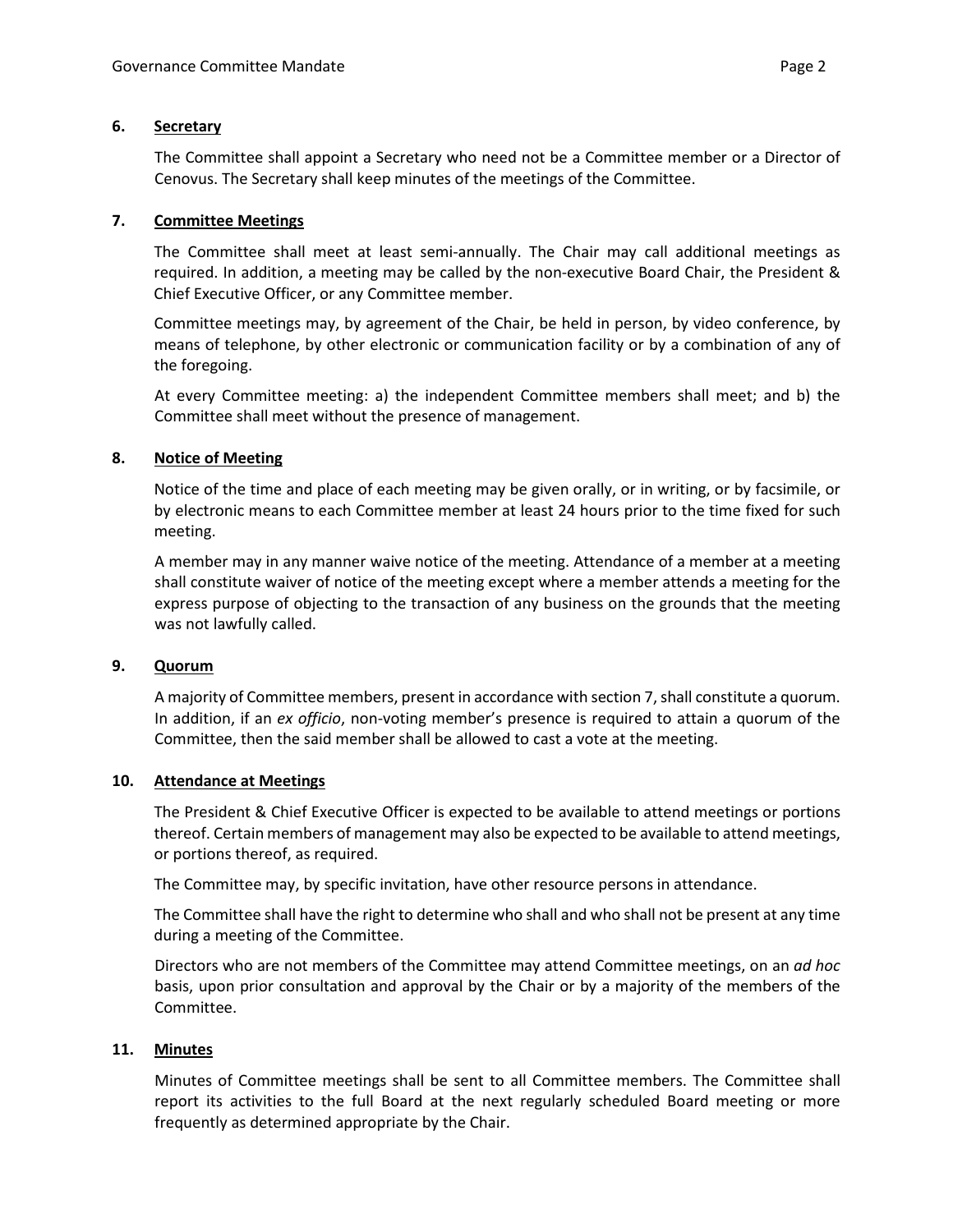#### **SPECIFIC RESPONSIBILITIES**

In carrying out its oversight responsibilities and its mandate, the Committee is expected to:

#### **12. Board Structure and Process**

- (a) Review the recommendation of the non-executive Board Chair and the President & Chief Executive Officer with respect to Committee membership and approve the assignment of members to each Committee of the Board;
- (b) Provide a copy of the *Chair of the Board of Directors and Committee Chair General Guidelines* to each Committee Chair;
- (c) Review on a periodic basis the mandates of the Committees of the Board and make recommendations, as deemed appropriate, with respect to such mandates;
- (d) Provide orientation and an education program for new Board and Committee members and for the continued development of existing members of the Board;
- (e) Provide a summary of the Board member's role to each Board member; and
- (f) Be available as a forum for addressing the concerns of individual directors.

#### **13. Succession Planning**

- (a) Monitor Board Chair succession planning and recommend a successor, as required, to the full Board;
- (b) Approve succession planning process for the President & Chief Executive Officer; and
- (c) Oversee Board succession planning, including:
	- (i) Review, from time to time, the retirement age and term limit for directors, if any;
	- (ii) Assess annually the effectiveness of the Corporation's Board Diversity Policy at achieving the Corporation's Board diversity objectives and monitor the implementation of the Board Diversity Policy; and
	- (iii) Approve suitable candidates for nomination for election as directors:
		- i. Develop criteria for prospective candidates, including: desired competencies and skills the Board and its committees require; candidates' ability to devote appropriate time and resources; the objectives of the *Board Diversity Policy* and the appropriate size for the Board;
		- ii. Establish the procedure for identifying, approaching and interviewing prospective candidates, including internal and external referrals, maintaining a database of potential candidates, and engaging search service providers; and
		- iii. Approve proposed nominees for election to the Board at the next annual meeting of shareholders and to fill any vacancies in the intervening period.

#### **14. Director Compensation**

- (a) Review and recommend to the Board for approval:
	- (i) Directors' compensation, including the comparator group of companies to be used;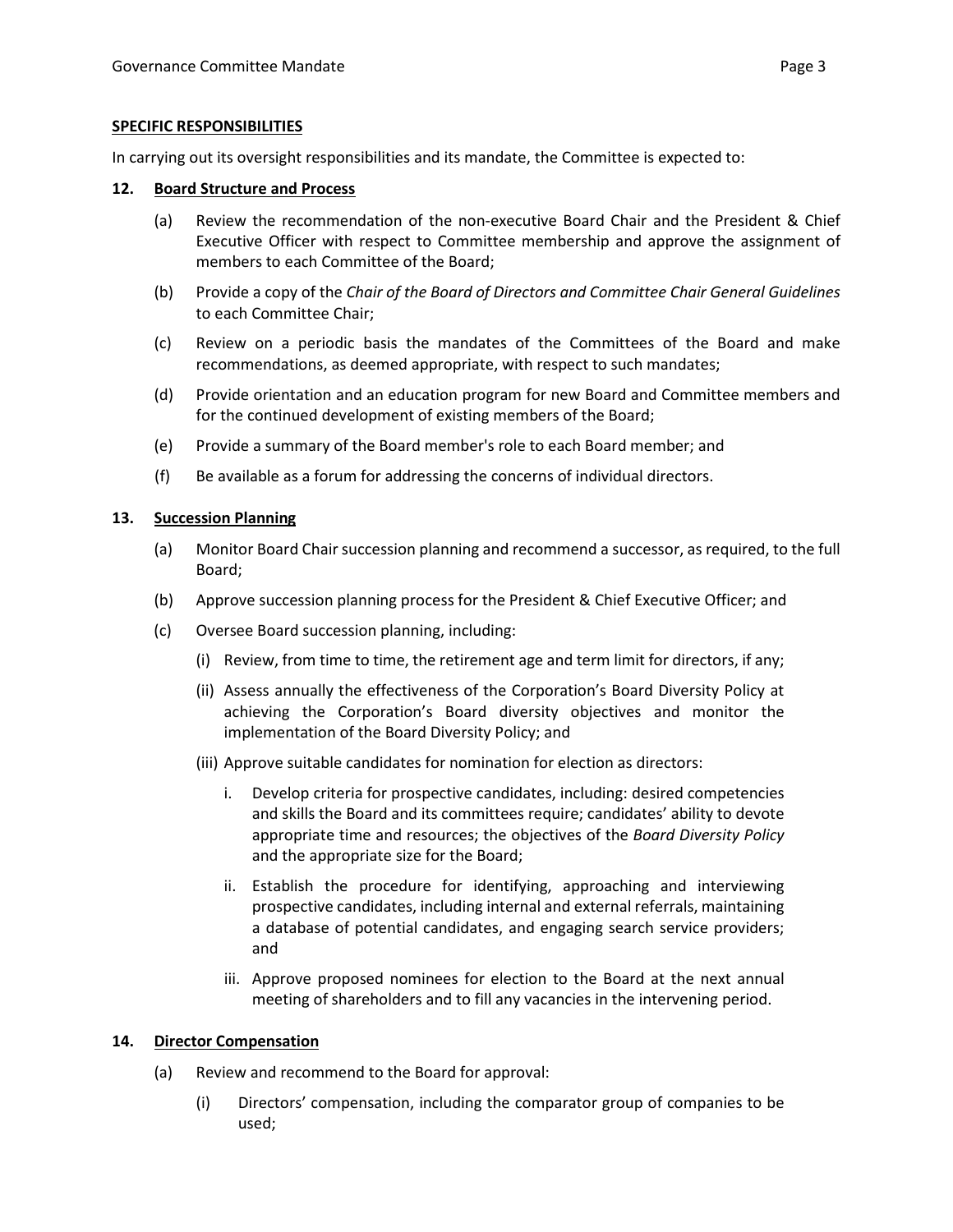- (ii) Director share ownership and director share ownership guidelines; and
- (iii) Any amendments of the Corporation's Deferred Share Unit Plan for Directors.

# **15. Board, Committee and Director Effectiveness**

(a) Oversee annually the evaluation of, assess and consider the effectiveness of the Board as a whole and the Committees of the Board, and periodically assess and consider the contribution of individual members.

# **16. Governance Disclosure**

- (a) Review and approve annually Cenovus's corporate governance disclosure for the annual general meeting of shareholders;
- (b) Review and recommend to the Board for approval, any proposed disclosure of directors' compensation;
- (c) Review any shareholder proposal or requisition received by the Corporation; and
- (d) Review and monitor compliance with Board diversity disclosure requirements under applicable securities laws and regulations.

# **17. Other Governance Matters**

- (a) Review from time to time, upon management's recommendation, policies approved by the Board and make recommendations, as deemed appropriate, with respect to such policies;
- (b) Review the relationship between management and the Board and make recommendations with respect to such relationship where and when it is deemed appropriate;
- (c) Generally discuss with the President & Chief Executive Officer before making any approvals, except where the Committee deems it inappropriate or not in Cenovus's best interests to do so;
- (d) Review and recommend to the Board, or to any committee thereof, any corporate governance issues or principles, for review, discussion or action by the Board or such committee thereof;
- (e) Ensure that any issues relating to governance that are identified by the directors are raised with management; and
- (f) Review and recommend to the Board, the oversight of a principal or emerging risk to an appropriate Board committee.

#### **18. Strategic Market Risk Management**

- (a) Oversee the direction and effectiveness of management's strategic market risk management programs related to the management of commodity price, currency (foreign exchange), and interest rate market risk (collectively "market risk"); and
- (b) Review market risk management program principles, design, and performance from management with respect to the oversight of strategic market risk management.